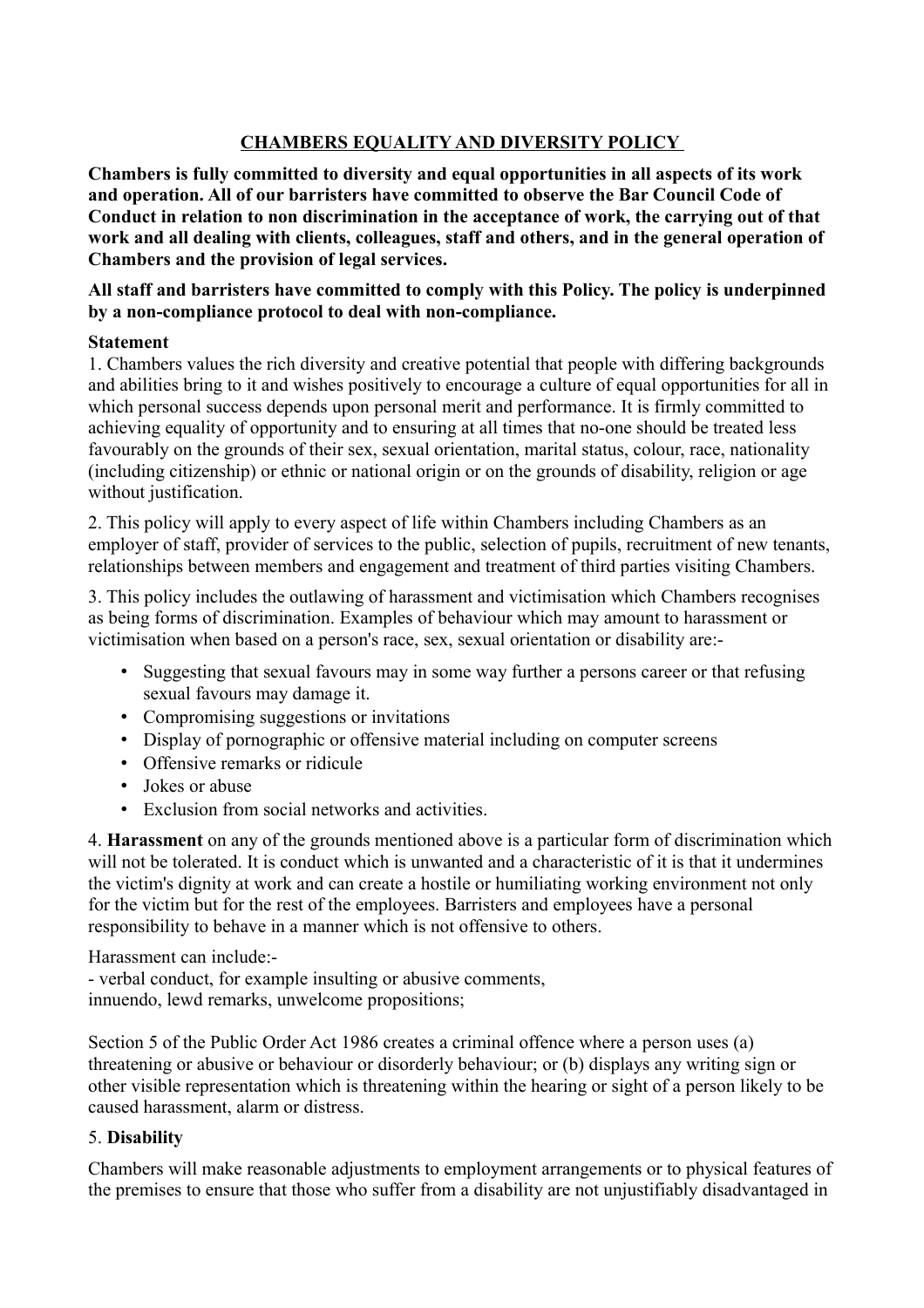comparison with persons who are not disabled. On occasions, that may also mean using facilities outside of Chambers, where Chambers infrastructure dictates such an approach.

Each employee should remember that should they be guilty of an act of discrimination then this may be actionable personally against that employee as well as possibly being actionable against Chambers as such. Acts of discrimination or harassment by employees or Barristers will normally result in disciplinary action. Employees are required to co-operate in any measures introduced by Chambers designed to ensure equal opportunity and non-discrimination and to draw to the attention of the Support Services Manager suspected discriminatory acts or practices. The Practice Manager will use their best endeavours to ensure that staff supervision is such that this Policy is rigorously followed.

6. Chambers further recognises that it may also be guilty of discrimination if it allows any third party to act in a discriminatory way when it could have reasonably prevented that from occurring. Chambers is committed to ensuring that this does not occur. Chambers should be made aware of any discrimination, so that it can act promptly. 7. See our additional statement on anti-racism, below.

## **The Equality legislation**

Chambers' Equality Policy is designed to ensure that all anti-discrimination legislation is fully complied with.

Chambers is also fully committed to the following guidance given in various Codes of Practice and Equal Opportunities Commission Code of Practice on sex discrimination, equal opportunity policies, procedures and practices in employment.(i) Legislation;

(ii) The Commission for Racial Equality Code of Practice on racial equality in employment.

(iii) (a) The Disability rights Commission Code of Practice Employment and occupation.

(iii) (b) The Guidance on matters to be taken into account in determining questions relating to the definition of disability.

(iv) The Equal Opportunities Commission Code of Practice on Equal Pay.

(v) Age diversity at work: A practical guide for business.

(vi) The Equality Code for the Bar.

## **Scope of the equality policy**

8. This policy applies to all aspects of Chambers' operations. Of particular concern, although not exclusively are:-

## (a) Pupillage

The Chambers' Pupillage Policy Document contains a commitment to equal opportunities in the selection and recruitment of pupils. It is intended that this policy document should apply to the selection and recruitment of pupils. The Pupillage Policy Document is readily available on request.

## (b) The recruitment of established practitioners

It is the stated policy of Chambers, except in exceptional circumstances, to advertise for any identified vacancies which might arise and judge all applicants for those vacancies against set criteria which will be suitable for the vacancy which has arisen. The applicants will be selected in accordance with the aims of this policy document. However it is recognised that some recruitment of experienced tenants inevitably takes place by informal methods. Whilst accepting that such methods are no substitute for a planned recruitment policy Chambers is committed when considering an informal application to consider that application in a fair and consistent manner by reference to the needs of Chambers and the general statement of intent set out in this policy document.

## (c) The career development and marketing of tenants

Chambers is committed to ensure that tenants have equal access to work appropriate to their experience and seniority. In the first instance it is the responsibility of the Chief Clerk and the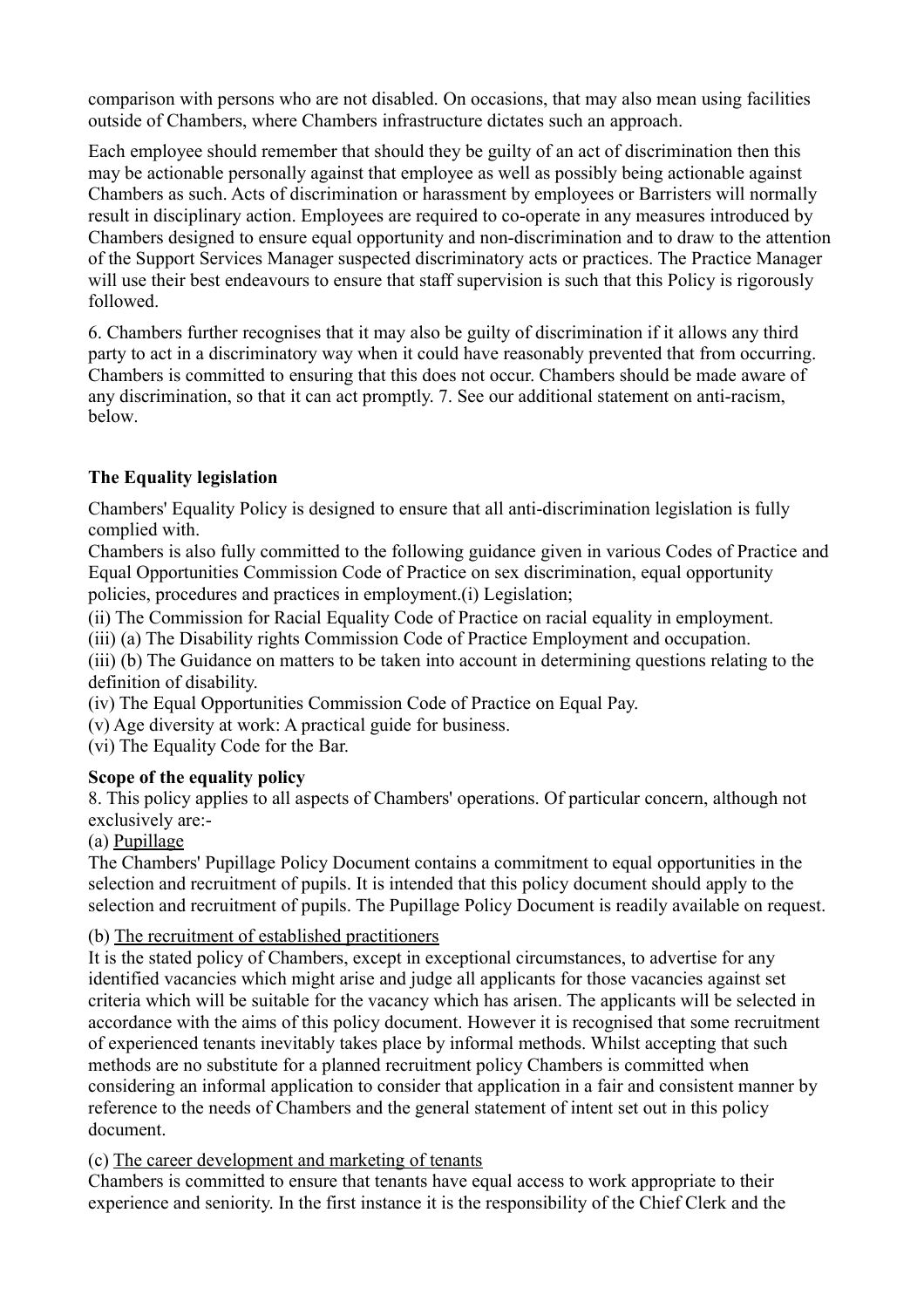Support Services Manager to ensure that career development is handled in a fair way and in accordance with this policy document. Equally, the marketing of tenants will be handled in a fair way and in accordance with this policy document so that no individual or group of individuals are unfairly excluded from any marketing events. It is the responsibility of any person arranging any such marketing event to ensure that this is complied with.

## (d) Maternity, paternity and parental leave policies

Members of Chambers may take time off for as long as they desire. Chambers does not charge rent and so there is no provision for a rent holiday. Percentage on receipt remains payable.

## (a) "Flexible working"

Chambers recognises the importance of flexible working in assisting its members to manage their family responsibilities and to remain in practice and will take the following action to support this:- (i) allowing members to work flexible hours, part time or partly from home;

(ii) allowing members to have career breaks whilst retaining their membership in Chambers"

# (f) The recruitment of staff

The Chambers' policy on recruitment of staff is specifically committed to equal opportunities in the work place.

# 9. **Promotion**

Chambers will take the following positive action to support this policy:-

(a) In recruitment Chambers will take steps to try and attract applications from both sexes and all races and will ensure that there are equal opportunities in all stages of the recruitment process. (b) Promotion within Chambers will be based solely on merit.

(c) Clerks will ensure that all work is offered equally to those of similar skills and experience (subject to availability) and will take the necessary action under the Bar Code of Conduct should any professional client seek to unfairly influence the use of a particular barrister or decline to use a barrister on discriminatory grounds.

(d) All selection of pupils and tenants will be guided by this policy, as further detailed in the specific sections of the Pupillage Policy.

# **Monitoring**

10. Chambers recognises the importance of monitoring so as to ensure effective implementation of its Equality Policy. Thus, in seeking to identify and eliminate sources of unintended discrimination, Chambers shall monitor:-

(a) the consideration of the applications for pupillage;

- (b) the recruitment of established practitioners;
- (c) the career development and marketing of tenants;
- (d) parental leave entitlement;
- (e) the recruitment of staff;
- (f) the allocation of work between members of chambers.

The monitoring will be arranged by the Chambers Manager and will be analysed annually by the Equal Opportunities Officer or Head of Chambers.

# **Complaints/grievance procedure**

1. Chambers recognises that there may be particularly sensitive complaints where embarrassment, fear of causing a feud, of being labelled or of adverse judgement may prevent a complaint being made in the first place. Chambers is therefore committed that as far as practicable names of complainants shall not be released (save to those persons conducting the investigation and to the person complained against) without their consent. Equally, complainants will not be victimised or suffer detriment because of a complaint made in good faith.

2. A person subject to discrimination in any form may at their choosing deal with the matter in a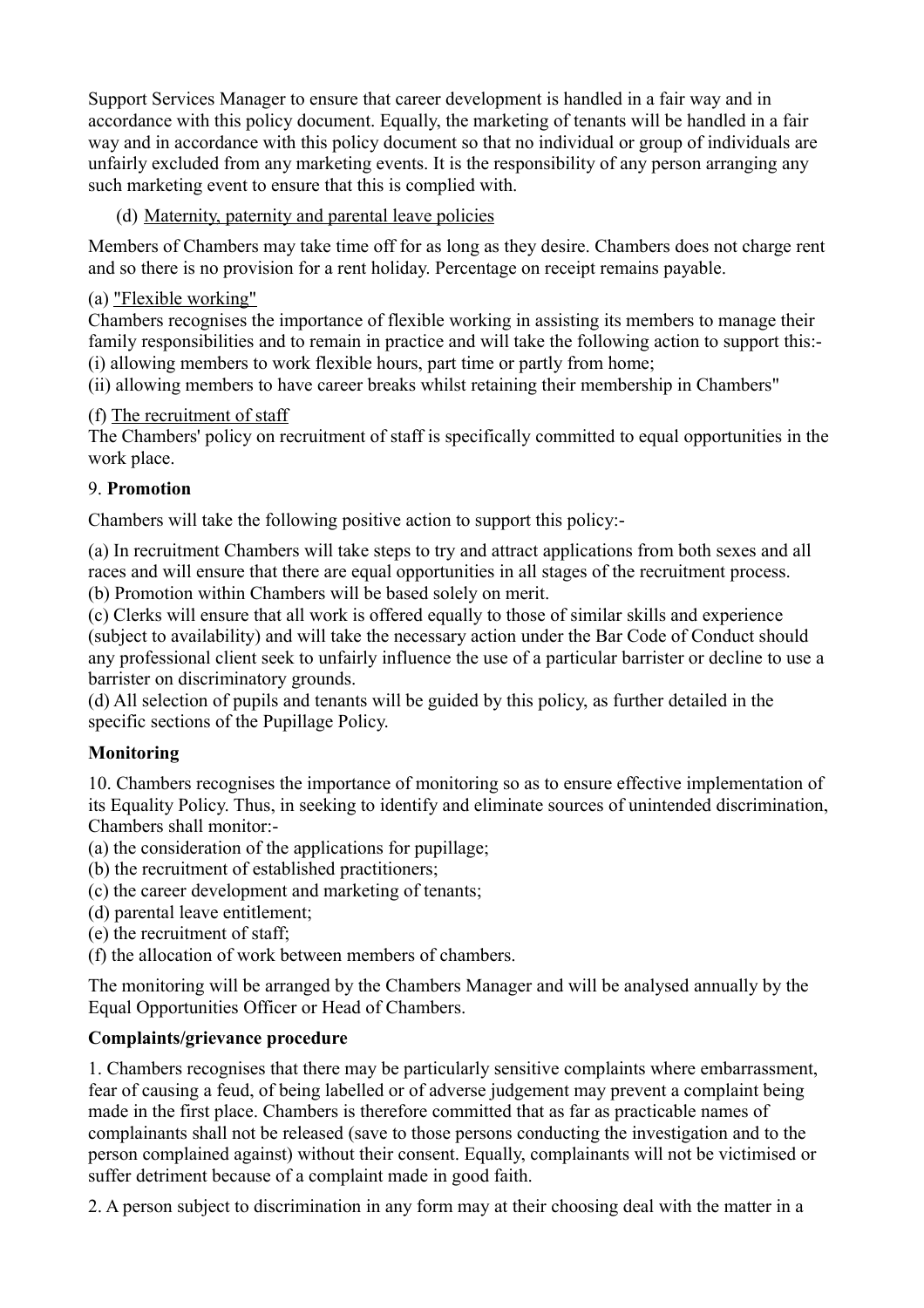number of ways:-

(i) Voicing a concern: where an aggrieved person merely wishes to voice their concerns and no more they may approach the Head of Chambers, the Support Services Manager, or a member of the Equal Opportunities Committee, for a confidential discussion. This is primarily intended to provide support and advice without the matter going any further.

(ii) Informal complaint: the second option is the lodging of an informal complaint. This can be done orally to either the Head of Chambers, the Support Services Manager, a member of the Management Committee or one of the Equal Opportunities officers. An informal complaint is designed to act as a method for resolving disputes without the need for a formal investigation to determine the issues. If the complaint concerns the conduct of a person in Chambers it may be that such a person can be made aware that they are causing offence and so cease the offending behaviour. Alternatively where the complaint concerns a decision taken within Chambers it may be that such a decision can be reviewed or if appropriate overturned. An informal complaint may also be made for the purposes solely of seeking advice.

(iii) Formal complaint: the third option is the lodging of a formal complaint. This must be made in writing and must set out the allegations complained of so as to enable Chambers to carry out a thorough investigation of all the matters concerned. The complaint should be made as soon as reasonably practicable to the Head of Chambers or alternatively the Support Services Manager. The complaint will either be dealt with under the Grievance procedure or be referred to a delegation of three members of Chambers as nominated by the Head of Chambers as appropriate for the investigation and its resolution. Any complaint will be treated in the utmost confidence. The complainant has a right to make representations and/or be independently represented as does the person against whom the complaint has been made. The procedure should be carried out expeditiously and any formal decision and/or action arising from a complaint should be communicated in writing to the complainant and/or the person complained against as soon as reasonably practicable.

3. If actual or potential discrimination has been found remedial steps will be taken immediately. These may include a re-evaluation of a decision, the further opportunity to be considered for an interview for pupillage or tenancy; the further opportunity to be considered for a particular brief or post as the case may be; a change in working practices; further advice, training or support; the comparative monitoring of work allocation; and any other action including disciplinary steps against the offender that appear to the delegation appointed to be appropriate.

4. Every complainant has a right to consult with the Bar Council Equal Opportunities Office for confidential advice and to lodge a formal complaint of professional misconduct with the Bar Council. Complaints of unlawful discrimination have a legal right to apply subject to time limits to the County Court or for Chambers' employers to the Industrial Tribunal. The Commission for Racial Equality and the Equal Opportunities Commission are also available for consultation.

#### **Appeals from Decisions**

15. Any appeals against any decision taken in respect of Chambers' Equality Policy may be made through the grievance procedure or, as appropriate, a disciplinary procedure.

#### **Chambers' Awareness of Policies**

16. A link to this Equality Policy shall be provided to Members and Door Tenants of Chambers, Pupils, and Members of Staff who by virtue of their 'Membership' of Chambers or employment will accept their duty to comply with this policy.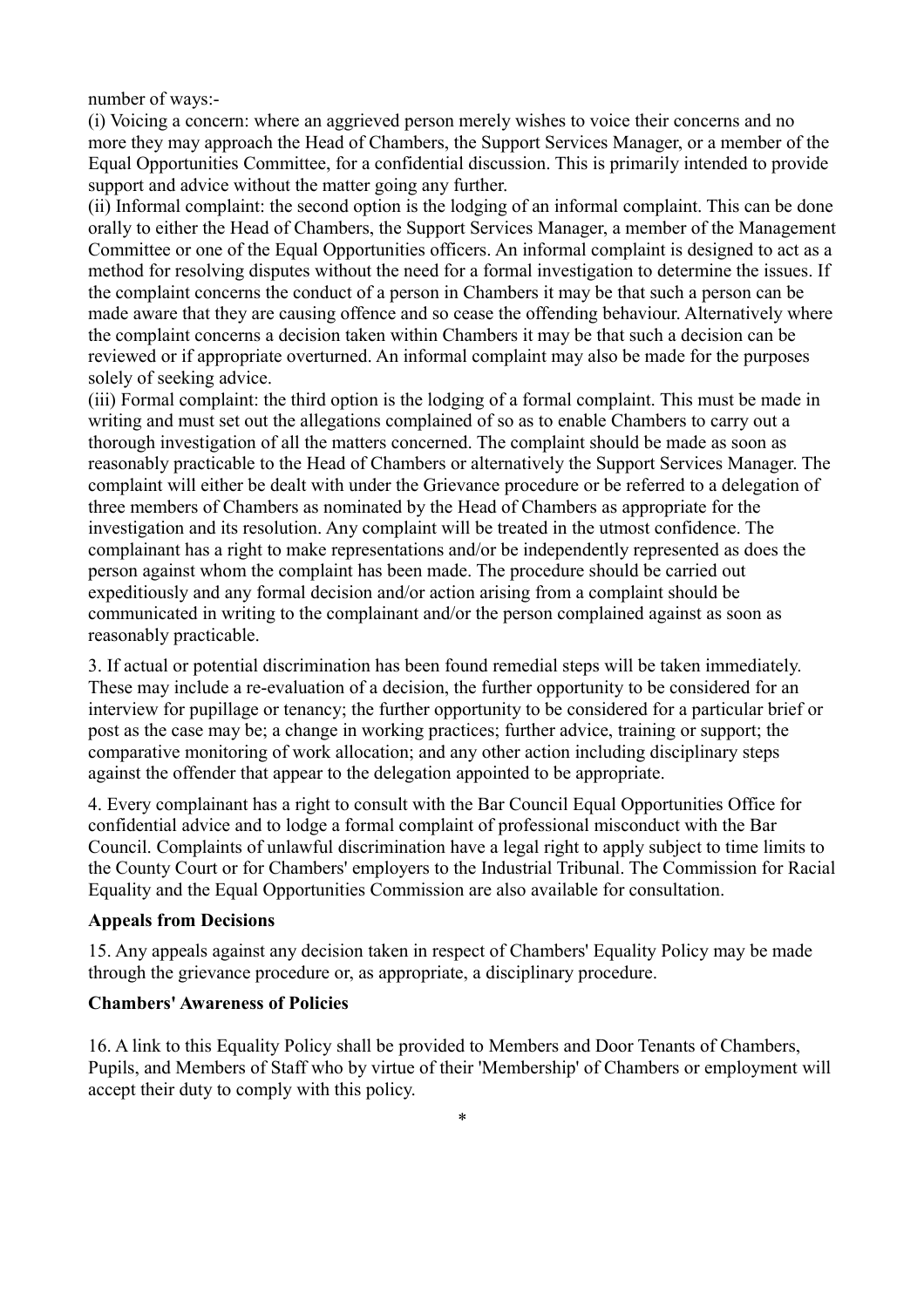# Our Anti-Racism Statement:

We provide legal services and staff engagement that is intended to be anti-racist and challenging of racism. We recognise that only by actively promoting inclusion and calling out inappropriate policies and decision-making can we improve the experience of those who suffer racism in the workplace or who use legal services. We all need to becomes agents of cultural change, to challenge and change behaviours that are incompatible with the philosophy of inclusion and equal treatment for all. We need to actively increase diversity and inclusion intelligence, remove micro-aggressions, and ensure that power is used to nuture not neuter engagement, development and career progression of people from black, asian and minority ethnic groups. We all have a role to work at this, whatever our background and heritage. This is what we are doing:

- Undertaking race equality audits, creating action plans for fair work practice, making a commitment to training - each to improve anti-racist practice.
- Seeking to improve recruitment, retention and support of staff and lawyers from black, asian and minority ethnic groups.
- Prioritising engagement with members of chambers from black, asian and minority ethnic groups.
- Undertaking a critical analysis of our procedures and culture, challenging myths, and avoiding assumptions that we have achieved full compliance.
- Being conversant in BSB guidelines and implementing appropriate positive and appropriate action measures where our audit shows there is an underrepresentation of, or adverse impact on, black, asian and minority groups.
- A commitment to training all out staff on anti-discriminatory practice and capacity to create inclusive working cultures. This